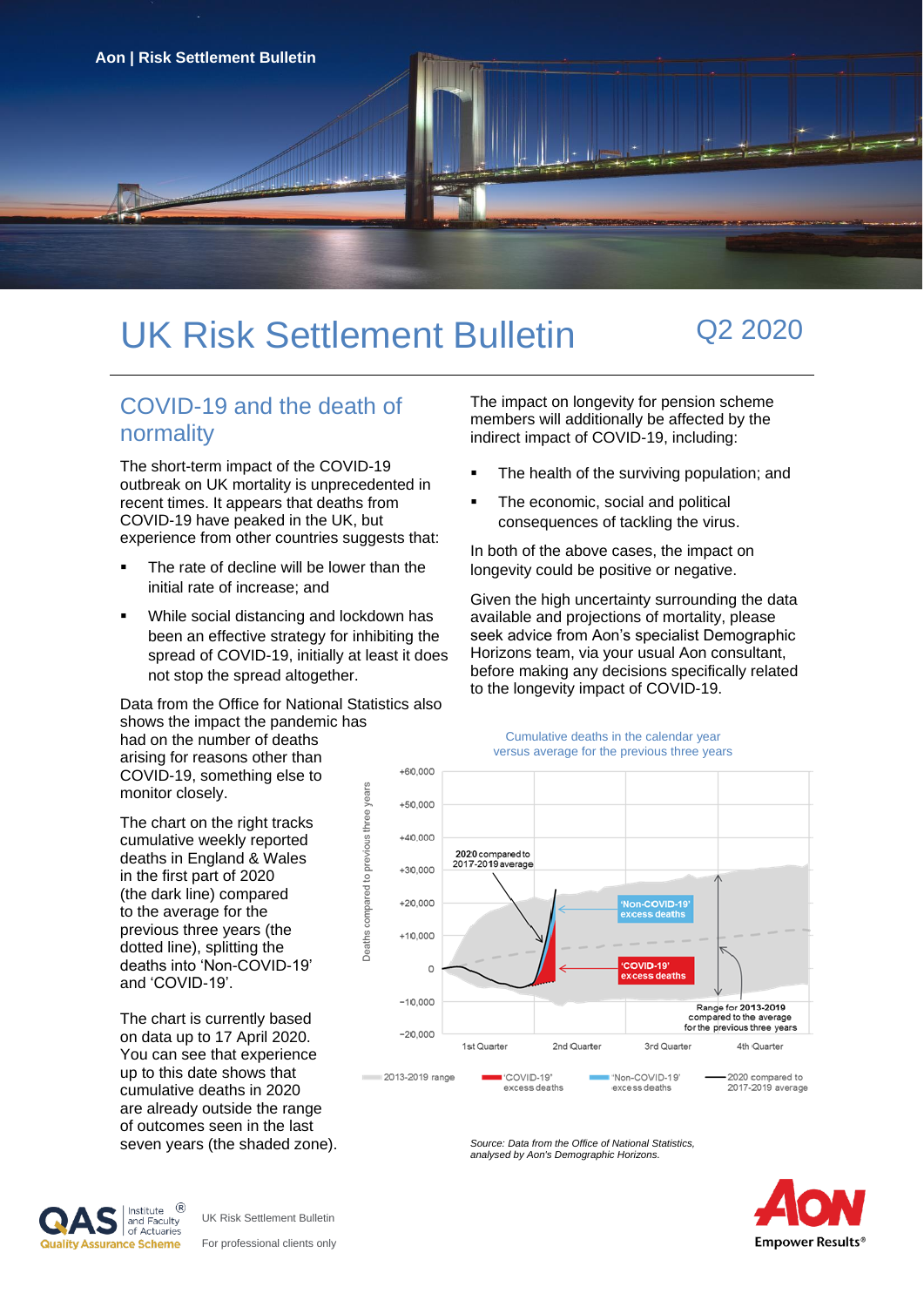

The recent volatility in financial markets has generally improved bulk annuity pricing.

A key driver of changes to bulk annuity pricing is the yield available on assets used by insurers to back annuities (such as corporate bonds). These yields generally improved in March, as financial markets responded to the evolving COVID-19 situation.

During the same period of volatility, we saw a fall in the yields of low-risk assets, such as swaps and government bonds (gilts).

The combined impact was a significant improvement in bulk annuity pricing, relative to gilts, during March 2020. This can be seen on the chart below, which shows the expected range of pensioner pricing relative to gilt yields for a typical scheme.

Insurer bulk annuity cost Some schemes which had been considering a transaction were unable to capitalise on the pricing available during this period, pausing deals, for example being hampered by credit trading costs or increases in gilt collateral demands for LDI programmes (we have seen some of these constraints reduce in April as market liquidity improved).

> Thus, while pricing has fallen away slightly at the start of April, the remainder of 2020 may be more of a buyers' market for schemes which are able to mobilise.

Clearly this may be difficult, but schemes well hedged with some low-risk investments, as well as strong governance in place to act quickly, might be able to access the pricing opportunities.



#### **How to read this chart**

- This shows the return from a bulk annuity for pensioners, relative to the yield on a comparable gilt portfolio, assuming insurer-type assumptions beyond the discount rate.
- A higher position represents a better price.
- This comparison ignores the material value from annuities giving a better hedge than gilts, including longevity cover.
- Expected pricing for a typical scheme is shown by the blue line.
- Prices typically fall in the darker shading, and some auctions fall in the lighter shading. Pricing outside the shading typically represents an unusual liability profile.

*Chart sourced from Aon's [Risk Analyzer](https://riskanalyzer.aon.com/unitedkingdom.aspx)*



UK Risk Settlement Bulletin For professional clients only **Empower Results**<sup>®</sup>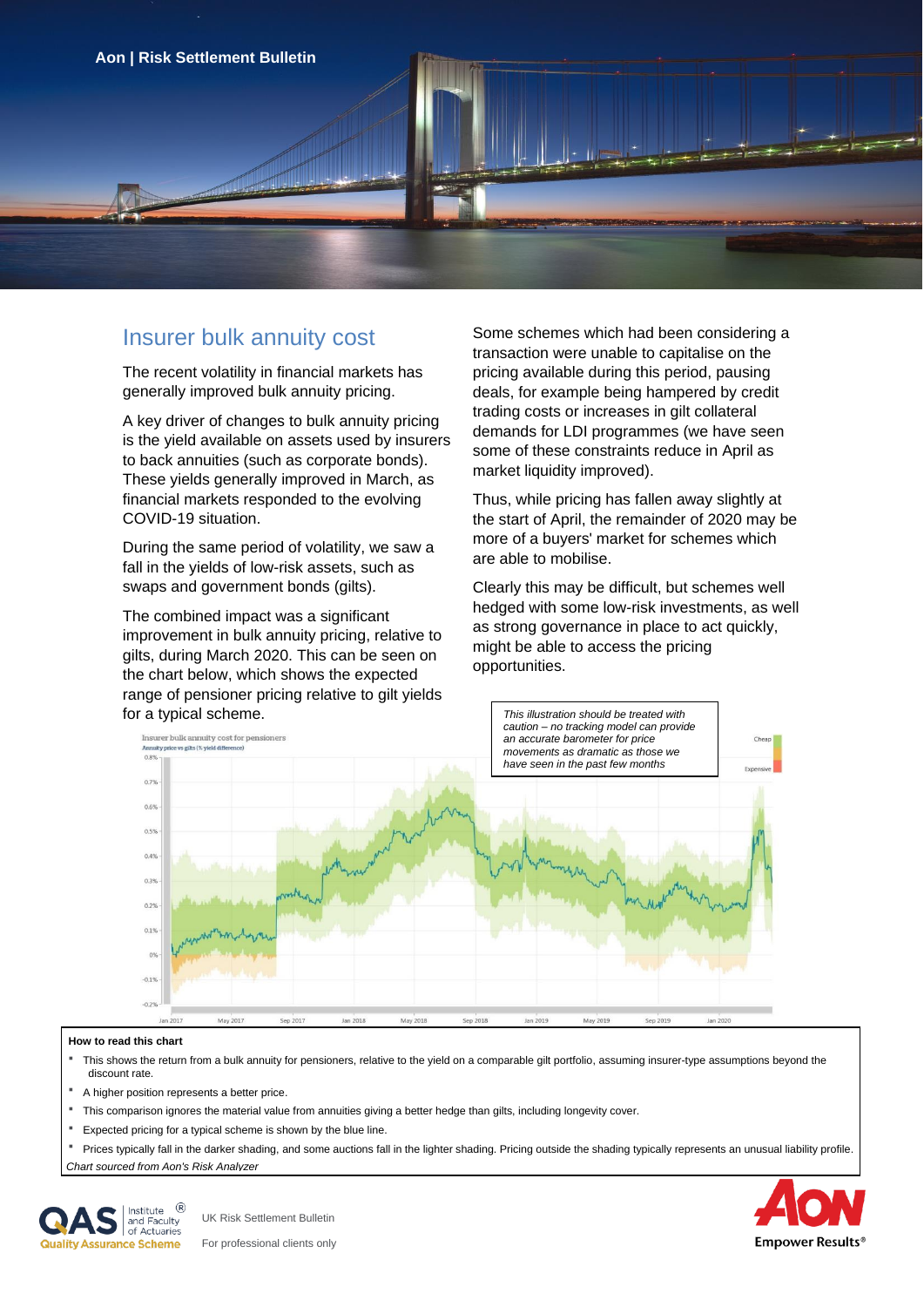

# Volatile markets – funding level resilience

The significant market volatility in recent months has significantly affected interest rates, inflation, growth assets, and credit spreads. This has impacted bulk annuity pricing and scheme asset portfolios. How has this changed the level of UK pension scheme funding?

#### *Funding levels*

Aon's [Risk Analyser](https://riskanalyzer.aon.com/UnitedKingdom.aspx) uses our Bulk Annuity Market Monitor to track the buy-out funding position of around 200 UK pension schemes, covering over £200bn of assets. Our analysis of schemes over the period 31 December 2019 to 31 March 2020, summarised in the chart below, reveals that:

Buy-out funding levels have held up more strongly than might be expected given the large falls in equity markets. The average buy-out funding level has fallen by only around 3% (shown by the dashed grey line).

- Buy-out funding levels have fallen by approximately half the amount of technical provisions funding levels (assets falls have been offset by better annuity pricing).
- Around a fifth of schemes have benefited from an *improvement* in their buy-out position. These schemes (shown in the green shaded area on the chart) tend to have low equity allocations and high levels of hedging.

## *Settlement protection*

Schemes which previously purchased a buy-in (the darker dots on the chart) have generally seen their funding levels protected more than those without insurance (the lighter dots).

Indeed, those schemes *without* a buy-in have suffered an average fall in funding level three times greater than those *with* annuities.

Please get in touch with your usual Aon contact if you would like to discuss how your Scheme's buy-out position has changed recently.



*Source: UK pension scheme data via Aon's Risk Analyzer.*



UK Risk Settlement Bulletin For professional clients only **Empower Results®** 

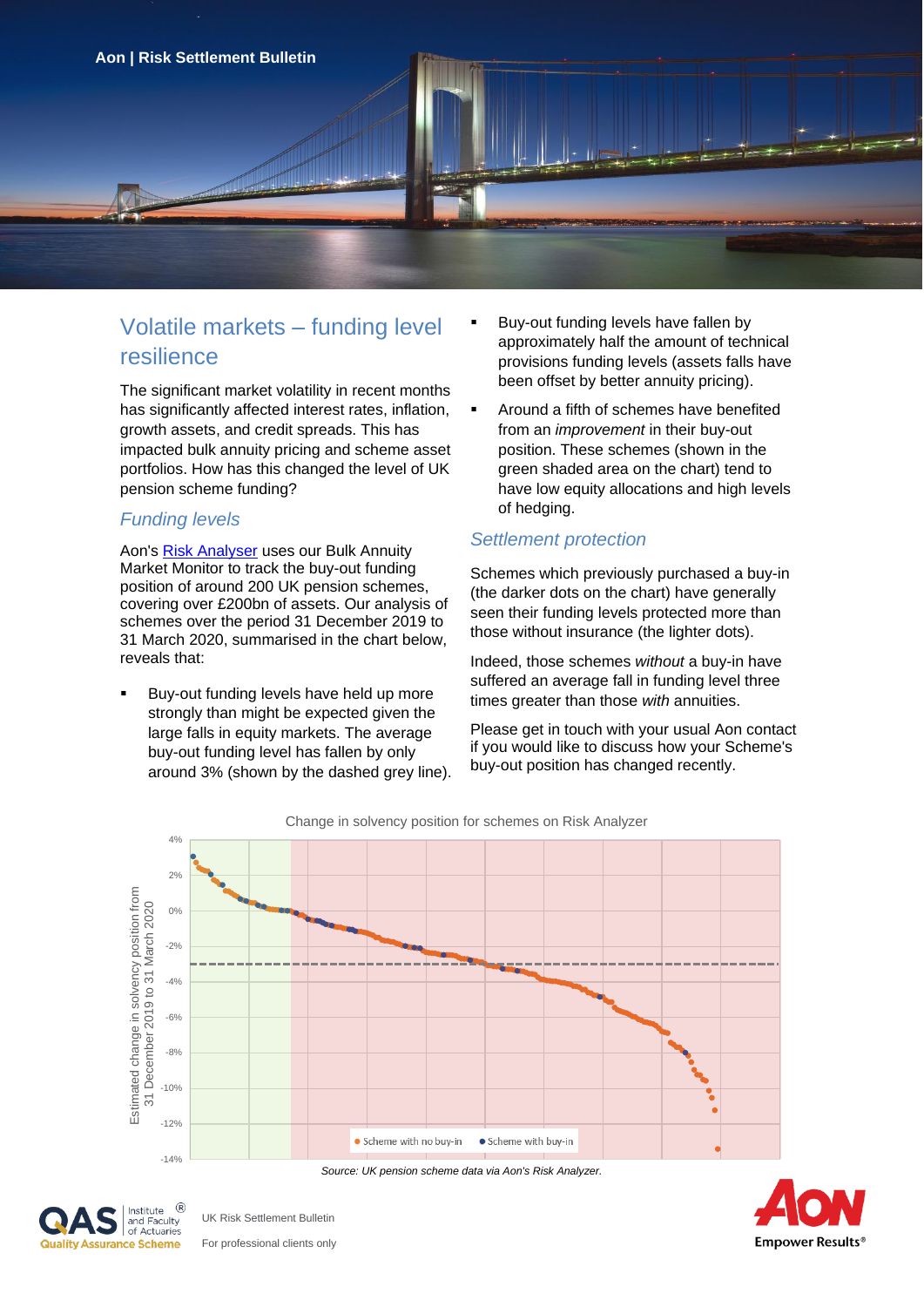

# Bulk annuities – going global

The UK bulk annuity market hit a record volume of £43Bn in 2019. Similarly, global settlement markets continued to grow rapidly and deliver good opportunities to insure pension plan liabilities in other territories. This article focuses on three of the largest markets: the US, Canada, and the Netherlands.

## *US continues growing*

2019 saw \$30Bn of premium across 506 transactions (an average deal size of \$60M). This was the largest settlement year for the US since 2012, when a huge \$26bn buy-out for General Motors dominated the market. Recent market activity is shown on the chart below.

Similar to the UK, US total industry volume is often driven by a few very large transactions (e.g. Lockheed Martin's \$1.9Bn transaction in December 2019), but there were many smaller / mid-sized deals keeping the market active.

Despite the continued low-interest rate environment, US pricing remained very competitive for plan sponsors relative to their corporate balance sheet liabilities. 2019 saw a change in focus, with an increase in full plan terminations where previously the market was dominated by pensioner deals.

### *Canada*

Last year was a strong year for the Canadian market, which grew by over 10% to C\$5.2Bn. Pensioner pricing typically achieves a spread above the yield available on sovereign bonds so, as in UK, this gives an opportunity for Plans to increase their investment returns by trading sovereign debt for annuities, removing risk at the same time. The pricing available continues to vary significantly between deals by duration, given longer-dated Canadian sovereign bonds represent a relatively illiquid market.

Over half of the deals in 2019 were buy-ins, with better pricing seen for 'blue collar' transactions.

#### *Netherlands*

In the Netherlands there has been a trend away from insurance towards plan consolidation. Pension funds transfer their assets and liabilities to larger funds, often industry-wide pension funds (similar to the concept of commercial consolidators / DB Master trusts in the UK).

### *The rest of the world*

In other territories we see settlement markets at varying stages of maturity. For sponsors looking to de-risk their global liabilities in less established markets, there are now a number of global insurers who can provide insurance solutions across multiple jurisdictions.



#### The US settlement market in numbers

*Source: As reported in insurer responses to Aon US's quarterly survey, includes both pensioner buy-outs and full plan terminations.*



UK Risk Settlement Bulletin For professional clients only **Empower Results®**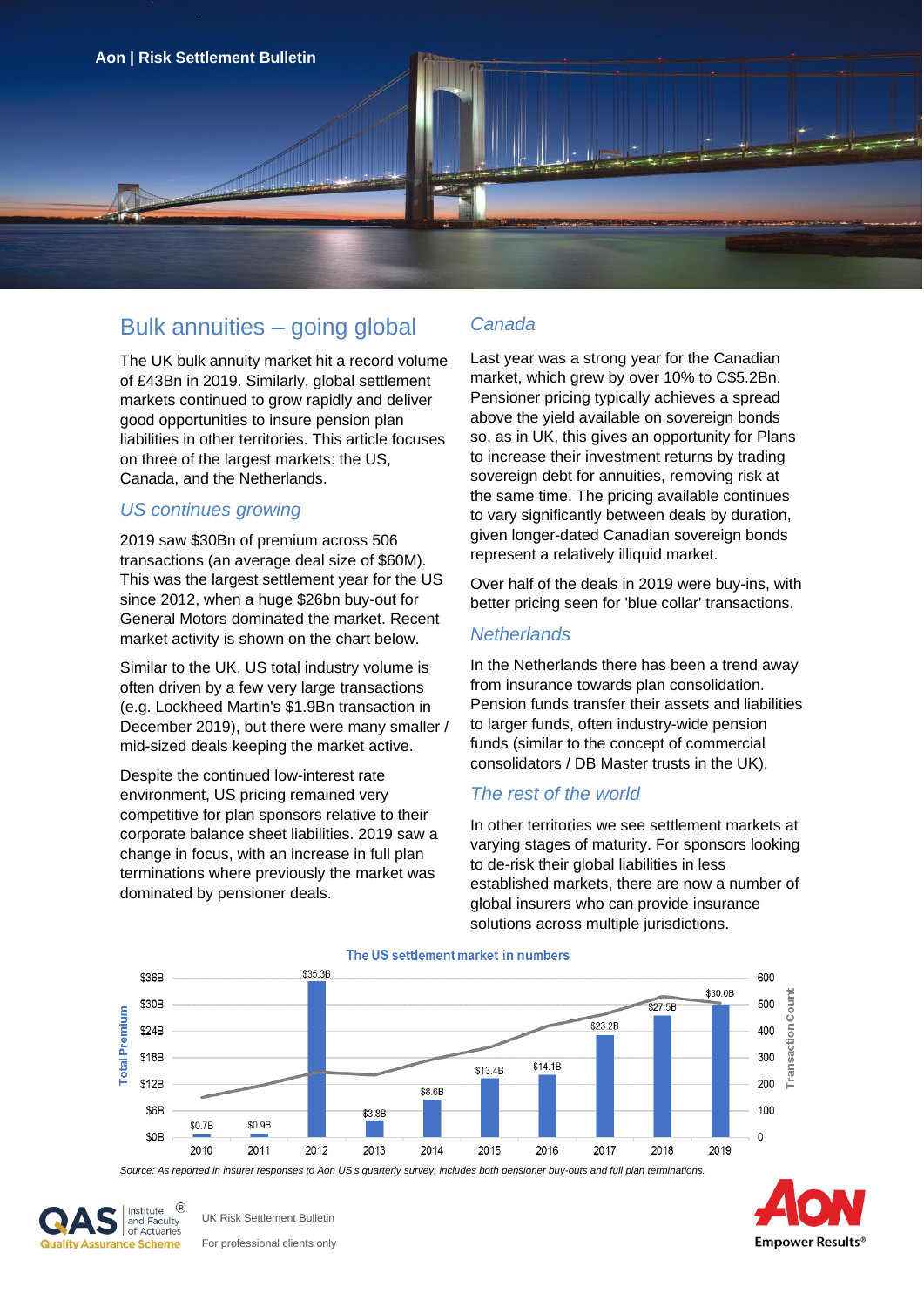

# Contact Information

**Claire Armstead** +44 (0)121 252 7314 claire.armstead@aon.com

**Martin Bird** +44 (0)121 335 3727 [martin.bird@aon.com](mailto:martin.bird@aonhewitt.com)

**Phil Curtis** +44 (0)20 7522 8276 phil.curtis@aon.com

**Tim Gordon** +44 (0)795 632 4415 tim.gordon@aon.com

**Joe Hathaway** +44 (0)121 262 6986 [joe.hathaway@aon.com](mailto:joe.hathaway@aon.com)

**Tom Scott** +44 (0)121 262 5073 [thomas.scott@aon.com](mailto:thomas.scott@aonhewitt.com) **John Baines** +44 (0)121 262 6944 john.baines@aon.com

**Hannah Cook** +44 (0)20 7086 8115 hannah.x.cook@aon.com

**Mike Edwards** +44 (0)20 7086 0437 mike.edwards@aon.com

**Dominic Grimley** +44 (0)121 262 5094 dominic.grimley@aon.com

**Tiziana Perrella** +44 (0)161 687 2014 tiziana.perrella@aon.com

**Michael Walker** +44 (0)1372 733027 michael.walker.3@aon.com **Dave Barratt** +44 (0)1727 888 265 dave.barratt@aon.com

**Andrew Cooper** +44 (0)20 7086 9057 andrew.cooper.2@aon.com

**Karen Gainsford** +44 (0)20 7086 9071 [karen.gainsford@aon.com](mailto:tim.gordon.2@aonhewitt.com)

**Ben Harris** +44 (0)121 230 6828 [ben.harris.2@aon.com](mailto:thomas.scott@aonhewitt.com)

**Stephen Purves** +44 (0)113 394 3510 [stephen.purves@aon.com](mailto:stephen.purves@aon.com)

# About Aon

Aon plc (NYSE:AON) is a leading global professional services firm providing a broad range of risk, retirement and health solutions. Our 50,000 colleagues in 120 countries empower results for clients by using proprietary data and analytics to deliver insights that reduce volatility and improve performance. For further information on our capabilities and to learn how we empower results for clients, please visit: [http://aon.mediaroom.com/.](http://aon.mediaroom.com/)





UK Risk Settlement Bulletin For professional clients only